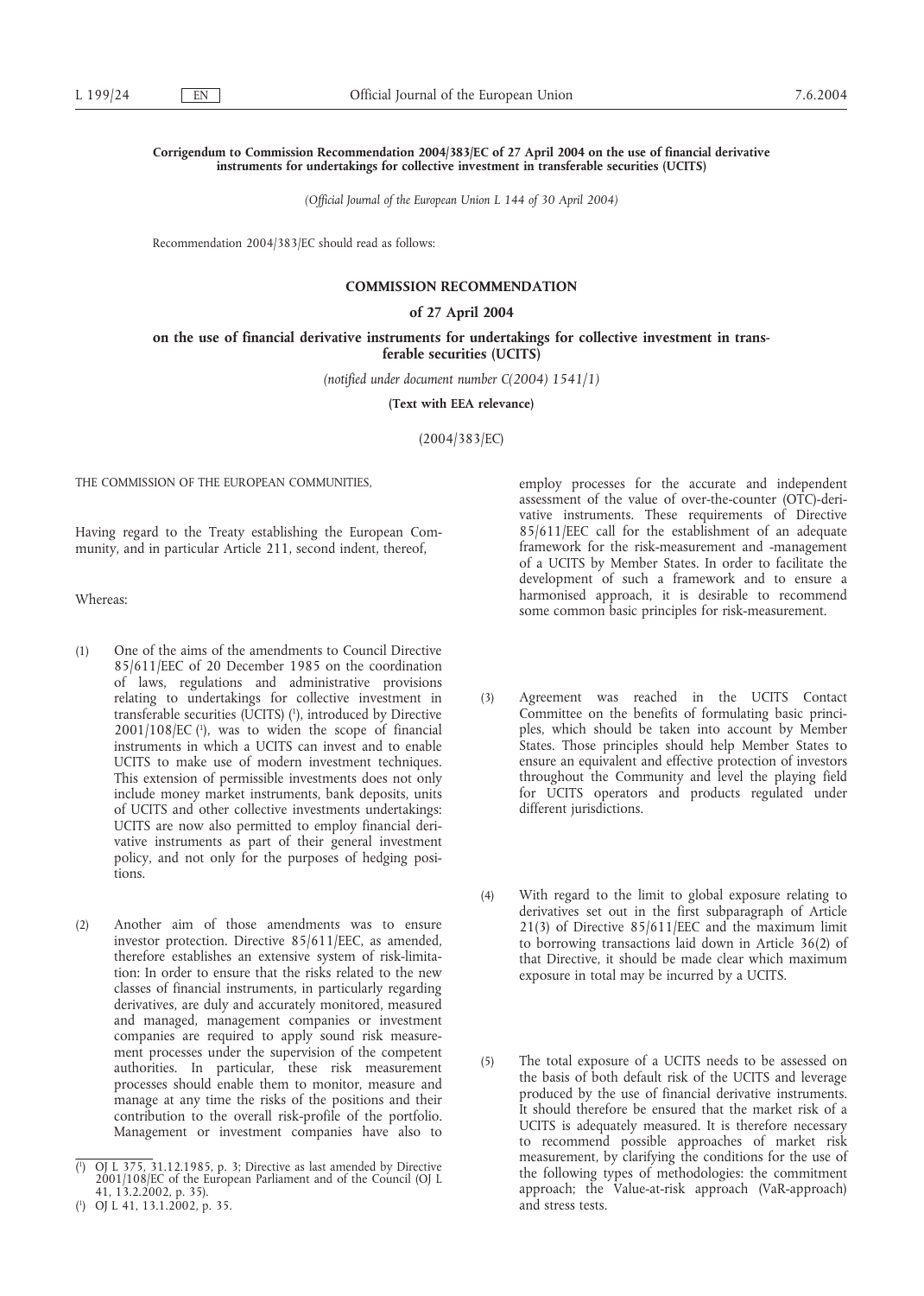- (6) For the same reasons it is useful to recommend some elements for the method of assessing the leverage of a UCITS portfolio produced by the use of financial derivative instruments.
- (7) Pursuant to the second subparagraph of Article 21(3) of Directive 85/611/EEC, the exposure of a UCITS must be calculated taking into account not only the current value of the underlying assets, but also the counterparty risk, future market movements and the time available to liquidate the positions. As regards counterparty risk related to OTC-derivatives, specific requirements are laid down in the second subparagraph of Article 22(1) of that Directive. In view of these requirements it is desirable to clarify the method of calculating the counterparty risk associated with financial derivative instruments and the way in which it relates to the methods and criteria provided for in Directive 2000/12/EC of the European Parliament and of the Council of 20 March 2000 relating to the taking up and pursuit of the business of credit institutions (1 ).
- (8) Pursuant to the third subparagraph of Article 21(3) of Directive 85/611/EEC, the exposure to the underlying of the financial derivative instrument has to be included into the calculation of the issuer concentration limits laid down in Article 22 of that Directive. According to that same provision, Member States may allow that, when a UCITS invests in index-based derivatives, these investments do not have to be combined to the issuer concentration limits laid down in Article 22. It is therefore appropriate to recommend standards for the application of issuer concentration limits with regard to financial derivative instruments.
- (9) Uncovered sales are all transactions in which the UCITS is exposed to the risk of having to buy securities at a higher price than the price at which the securities are delivered and thus making a loss and the risk of not being able to deliver the underlying financial instrument for settlement at the time of the maturity of the transaction. These risks are always relevant for those operations in which the UCITS is forced to buy securities in the market to meet its obligations. In those cases the UCITS is exposed to the risk that it cannot meet all or a part of its commitments under the terms of a financial derivatives operation. Article 42 of Directive 85/611/EEC therefore generally prohibits the execution of uncovered sales in order to avoid heavy losses for UCITS. However, in the context of an operation with financial derivative instruments having the financial profile of an uncovered sale, the risks typically associated with uncovered sales may not always have the same relevance. It is therefore

appropriate to clarify the concept of uncovered sales with regard to financial derivative instruments and to recommend criteria applicable to the cover of a derivatives transaction in order to facilitate compliance with Article 42.

- (10) This Recommendation is a first step towards a uniform understanding of risk measurement methodologies in the UCITS area. However, risk-measurement methodologies are submitted to a permanent progress. Further steps may therefore be necessary taking into account further developments such as the Basel Capital Accord (Basel II) and the future corresponding Community Directive on capital requirements for banks and investment firms.
- (11) This Recommendation provides some basic elements which should be taken into consideration by Member States for their implementation of Directive 85/611/EEC as amended by Directive 2001/108/EC. It should be noted that this Recommendation is not intended to provide exhaustive guidelines on the use of financial derivative instruments for UCITS but to outline some principles which can be considered as an essential basis of a common risk-measurement approach for UCITS,

HEREBY RECOMMENDS:

In the framework of implementing Directive 85/611/EEC Member States should apply the following:

# 1. **Risk-measurement systems adapted to the relevant riskprofile of the UCITS**

In applying Article 21(1) of Directive 85/611/EEC, Member States are recommended to ensure that management or investment companies employ risk measurement systems which are adapted to the relevant risk-profile of a UCITS in order to make sure that they accurately measure all material risks related to the UCITS under the supervision of the competent authorities.

## 2. **A harmonised interpretation of limitations to the UCITS' risk- exposure**

# 2.1. *Limitation to a UCITS' global exposure on derivatives and overall risk exposure*

Member States are recommended to ensure that the global exposure relating to financial derivative instruments may not exceed 100 % of the UCITS' net asset value (NAV), and hence that the UCITS' overall risk exposure may not exceed 200 % of the NAV on a permanent basis.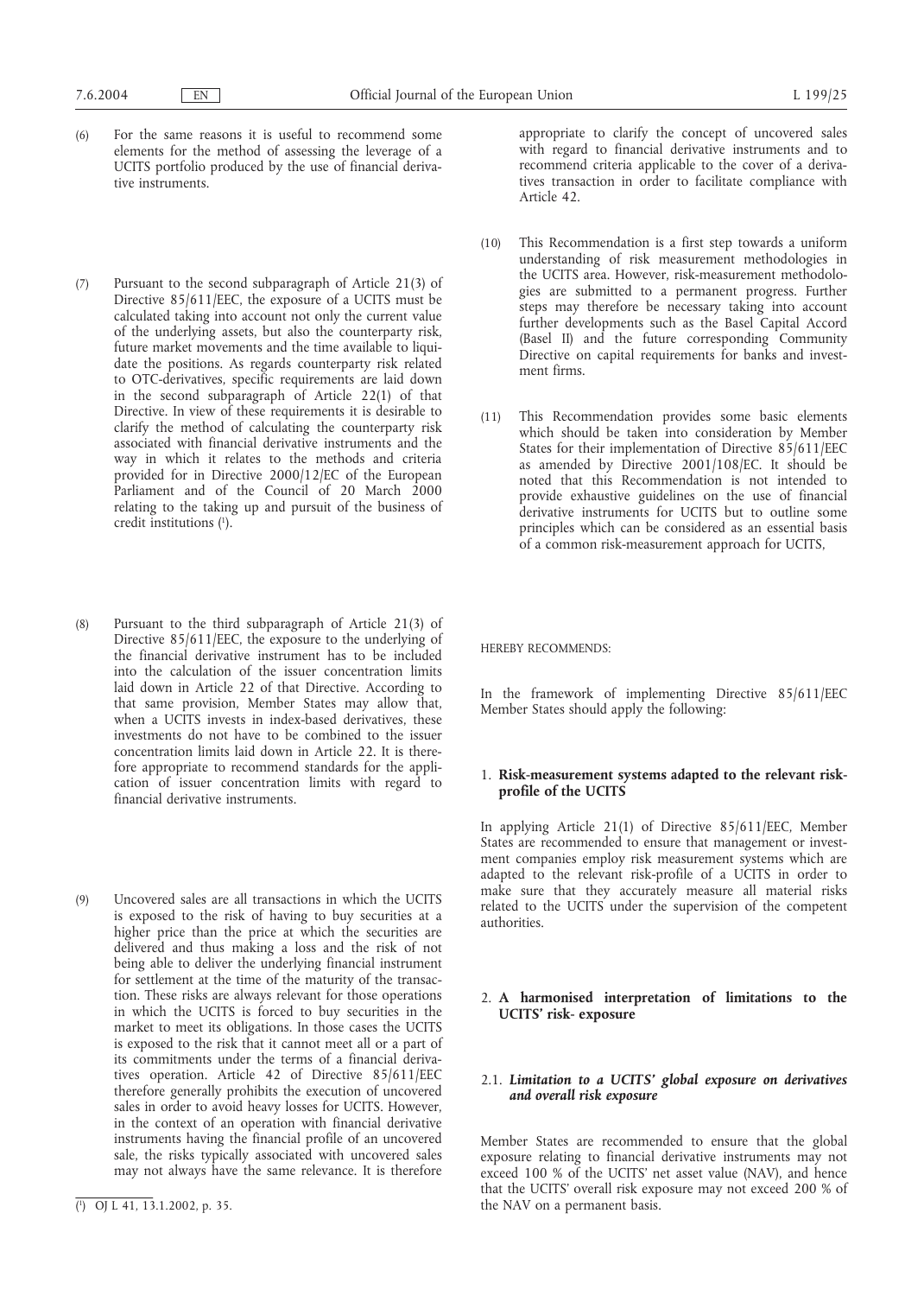#### 2.2. *Limitation to possible temporary borrowing*

Member States are recommended to ensure that the UCITS' overall risk exposure may not be increased by more than 10 % by means of temporary borrowing, so that the UCITS' overall risk exposure may not exceed 210 % of the NAV under any circumstances.

## 2.3. *Joint application of points 3 and 4*

For the application of the 100 % global exposure limit relating to derivatives, Member States are recommended to ensure that both points 3 and 4 are respected.

# 3. **Appropriately calibrated standards to measure market risk**

# 3.1. *Adaptation of risk-measurement methodologies to the risk-profile of a UCITS*

In conformity with the overarching principle mentioned under point 1 and established in Article 21(1) of Directive 85/611/EEC, Member States are recommended to allow a differentiated methodological approach for the respective categories of 'non-sophisticated UCITS', which have overall less and simpler derivative positions by using e.g. a few plain vanilla options, and 'sophisticated UCITS'. The distinction between, and exact definition of, these categories requires further work in accordance with point 3.4. Pending completion of such work, Member States should move towards a more calibrated approach for measuring market risk in accordance with points 3.2 and 3.3.

## 3.2. *Non-sophisticated UCITS*

#### 3.2.1. *Use of the commitment approach*

Member States are recommended to request their competent authorities to ensure that, in the case of non-sophisticated UCITS, they are satisfied that market risk is adequately assessed by using the commitment approach, whereby the derivative positions of a UCITS are converted into the equivalent position in the underlying assets embedded in those derivatives. For the application of the commitment approach, Member States' competent authorities should also take into account criteria such as the UCITS' overall exposure deriving from the employment of financial derivative instruments, the nature, aim, number and frequency of the contracts entered into by the UCITS and the management techniques adopted.

## 3.2.2. *Technical precisions*

In the case of options, Member States are recommended to allow the application of the delta approach, which is derived from the sensitivity of the change in the option's price to marginal changes in the price of the underlying financial instruments. The conversion of forwards, futures and swaps positions should depend on the precise nature of the underlying contracts. In the case of simple contracts, the marked-to-market value of the contracts will usually be relevant.

### 3.2.3. *Invitation to consider further additional safeguards*

Member States are required to consider whether additional safeguards are requested in the context of the use of the commitment approach, such as an appropriate cap to the global exposure relating to financial derivative instruments below 100 % of NAV for non-sophisticated UCITS.

## 3.3. *Sophisticated UCITS*

## 3.3.1. *Standard use of value-at-risk (VaR) approach with stress tests*

In the case of 'sophisticated UCITS', Member States are recommended to require management or investment companies to apply regularly VaR approaches. In the VaR-approaches, the maximum potential loss that a UCITS portfolio could suffer within a certain time horizon and a certain degree of confidence is estimated. Member States are recommended to require management or investment companies also to apply stress tests in order to help manage risks related to possible abnormal market movements. Stress tests measure how extreme financial or economic events affect the value of the portfolio at a specific point of time.

## 3.3.2. *Invitation to develop common reference standards as a further step*

For the application of VaR-approaches, Member States are recommended to require the use of appropriate standards in conformity with point 3.1. For this purpose, Member States should consider, as a possible reference the following parameters: a 99 % confidence interval, a holding period of one month and 'recent' volatilities, i.e. no more than one year from the calculation date without prejudice to further testing by the competent authorities. Once common standards have been developed by further work undertaken by Member States in accordance with point 3.4, Member States should allow management or investment companies to deviate from these standards only on a case-by-case basis, subject to the appropriate examination of the competent authorities in accordance with what is provided for in point 3.3.3.

### 3.3.3. *Internal risk-measurement models*

Member States are recommended to accept only those internal risk-measurement models proposed by a management or investment company which are subject to appropriate safeguards, including those set out in this recommendation. The models concerned should be subject to appropriate examination by the competent national authorities. Member States are also recommended to disclose a list of models recognised by the competent national authorities, and make them publicly available by appropriate means.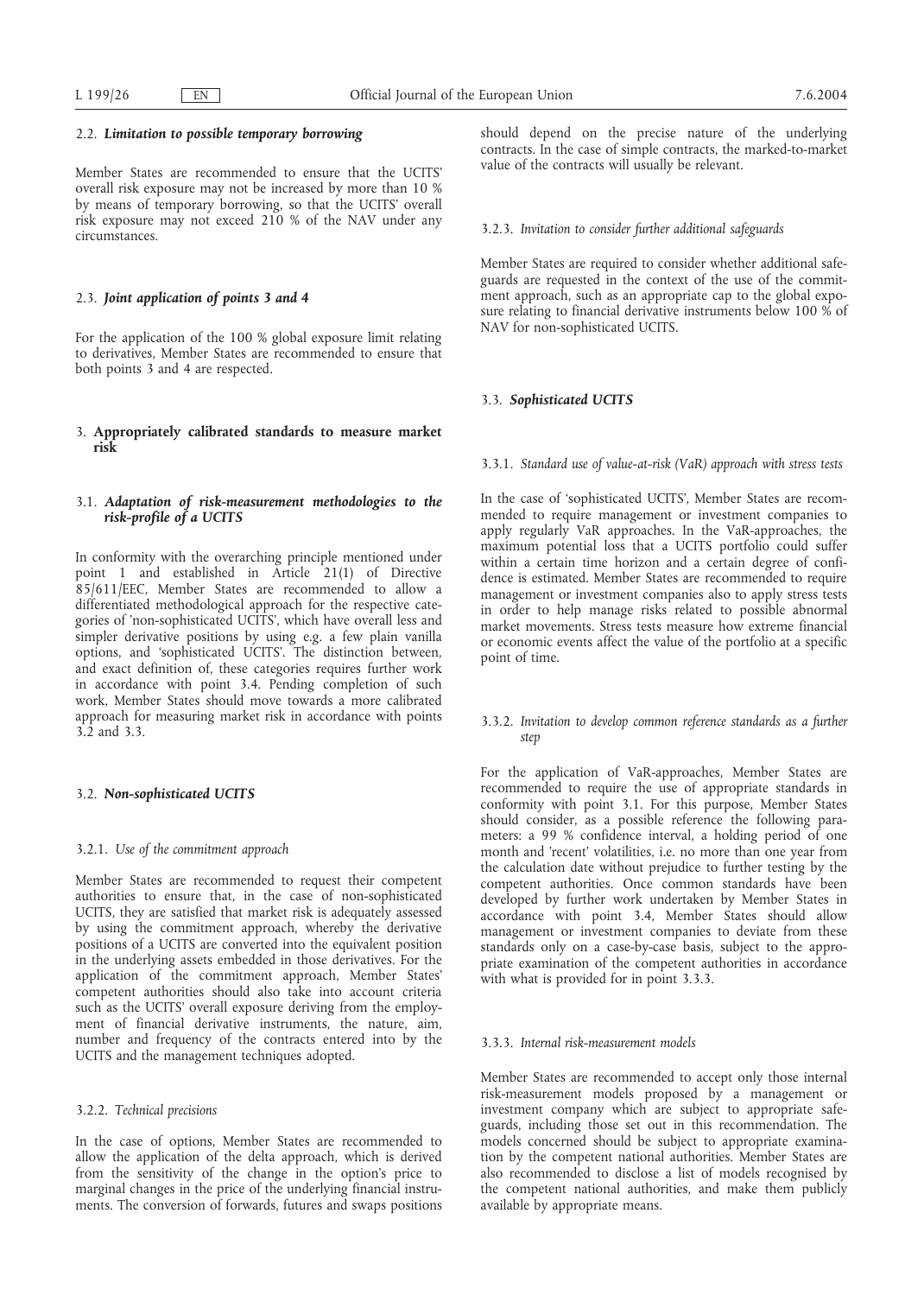#### 3.4. *Recommendation to carry out further work*

Considering that these risk-measurement methodologies need further refinement, Member States are recommended to encourage their competent authorities to undertake further work with a view to elaborating more advanced and elaborated methods of risk-measurement and thus develop a convergent Community-wide approach. This concerns in particular:

- (a) the criteria to identify sophisticated and non-sophisticated UCITS;
- (b) the conversion of financial derivative instruments into equivalent underlying assetsand the netting of positions underlying the financial derivative instruments in case ofthe application of the commitment approach;
- (c) best practices in the area of VaR and stress tests;
- (d) the standards which internal models must meet in order to be used by UCITS.

#### 4. **Appropriately calibrated standards to assess leverage**

### 4.1. *Use of the commitment approach*

In the absence of the advanced methodologies mentioned under point 4.2, Member States are recommended to request the use of the commitment approach to assess a UCITS' leverage, in combination with the VaR-approaches and the stress-tests required for the purpose of measuring market risk exposure of sophisticated UCITS under point 3.3.

Member States are also recommended to allow management or investment companies which use the commitment approach according to point 3.2 to also employ the commitment approach for the assessment of leverage.

### 4.2. *Invitation to allow the use of further advanced methodologies*

In the case of sophisticated UCITS under point 3.3, provided that the supervisory authorities are fully convinced that a given management or investment company has already developed and tested an appropriate method of assessing leverage by the means of VaR-approaches and stress tests and provided that this method is duly documented by the management or investment company, Member States should consider recognising it for the assessment of leverage. For this purpose, Member States are specifically recommended to consider approaches relying on a standard of comparison such as the VaR/stress test value of an appropriate reference portfolio which complies with the investment policy of a UCITS or the VaR/stress test value of an adequate benchmark.

#### 4.3. *Recommendation to carry out further work*

Member States are recommended to take into account that the methods for assessing the leverage of a UCITS need further refinement, in particular with respect to the maximum VaR/ stress-test value corresponding to a total exposure of 200 % of a UCITS' NAV. Therefore they should encourage their competent national authorities to undertake further work to develop more advanced and sophisticated methods of assessing leverage aiming at the development of a convergent Community-wide approach.

5. **Applying appropriate standards and recognised riskmitigation techniques to limit counterparty risk**

### 5.1. *Criteria for the limitation of counterparty risk exposure to OTC derivatives*

Member States are recommended to ensure that all the derivatives transactions which are deemed to be free of counterparty risk are performed on an exchange where the clearinghouse meets the following conditions: it is backed by an appropriate performance guarantee, and is characterised by a daily mark-tomarket valuation of the derivative positions and an at least daily margining.

#### 5.2. *Recommendation to use maximum potential loss*

Member States are recommended to require the exposure per counterparty on an OTC-derivative transaction to be measured on the maximum potential loss incurred by the UCITS if the counterparty defaults and not on the basis of the notional value of the OTC contract.

## 5.3. *Invitation to use the standards laid down in Directive 2000/12/EC as a first reference*

In compliance with the fixed quantitative prudential limits already imposed by Directive 2001/108/EC, Member States are recommended to require the assessment of counterparty risk with regard to OTC-derivatives in accordance with the marking-to-market method laid down in Directive 2000/12/EC of the European Parliament and of the Council (1), notwithstanding the need of appropriate pricing models when the market price is not available. Member States should also require the use of the full credit equivalent approach laid down in Directive 2000/12/EC, including an add-on methodology to reflect the potential future exposure.

<sup>(</sup> 1 ) OJ L 375, 31.12.1985, p. 3; Directive as last amended by Directive 2001/108/EC of the European Parliament and of the Council (OJ L 41, 13.2.2002, p. 35).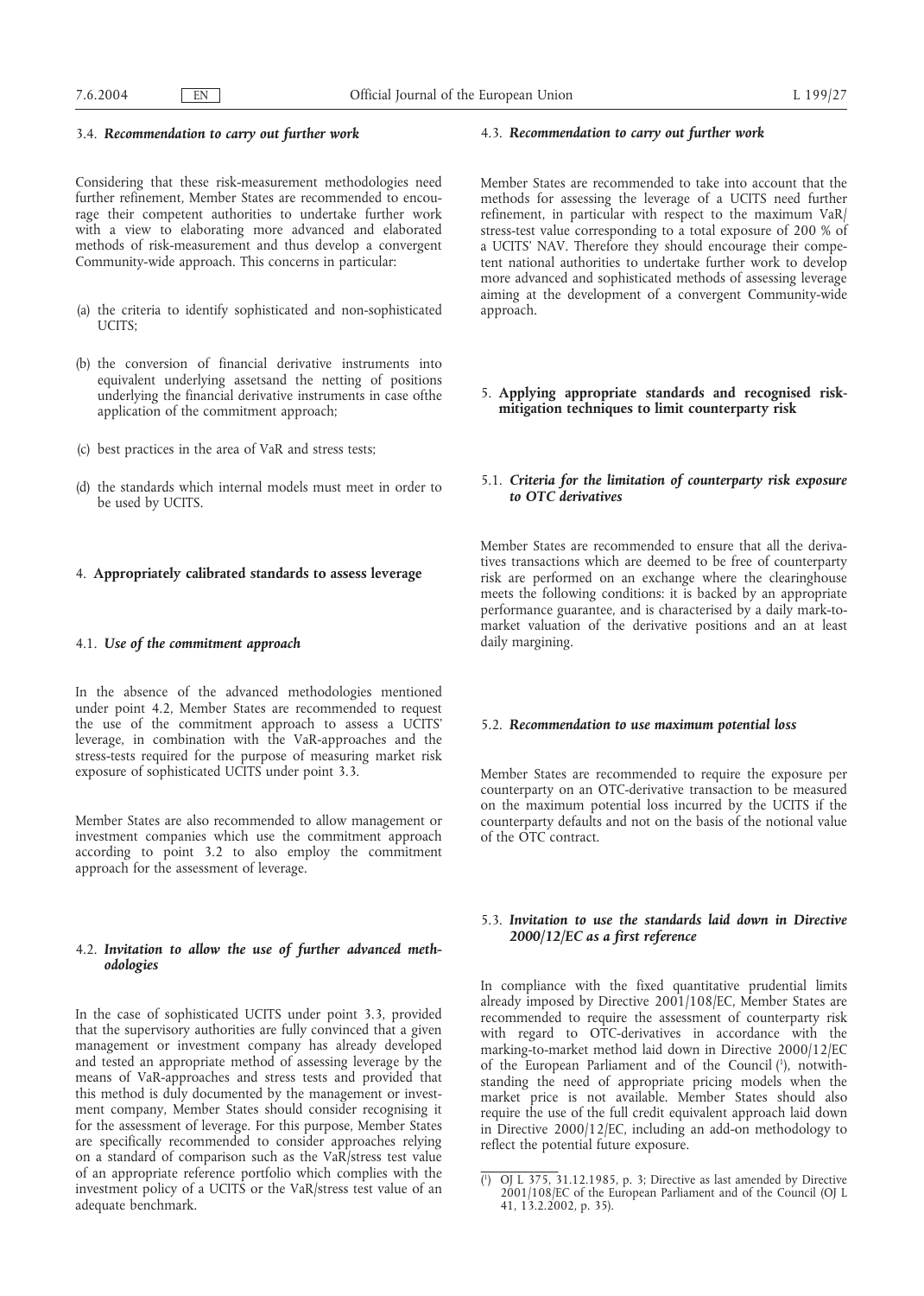## 5.4. *Recognition of collateral for the purpose of assessing a UCITS' counterparty risk exposure*

#### 5.4.1. *General criteria*

Member States are recommended to allow for the recognition of collateral in order to reduce a UCITS' counterparty risk provided that, in accordance with the prudential rules laid down in Directive 2000/12/EC and taking into account further developments, the collateral:

- (a) is marked-to-market on a daily basis and exceeds the value of the amount at risk;
- (b) is exposed only to negligible risks (e.g. government bonds of first credit rating or cash) and is liquid;
- (c) is held by a third part custodian not related to the provider or is legally secured from the consequences of a failure of a related party;
- (d) can be fully enforced by the UCITS at any time.

### 5.4.2. *Risk concentration limits*

In accordance with the general principle of risk-spreading, Member States are recommended to ensure that the exposure to counterparty risk on a given entity, respectively group, after taking into account any collateral received from that entity, or group, may not be higher than the 20 % limit laid down in Directive 85/611/EEC, both at individual level, under the second sub-paragraph of Article 22(2) and at group level, under Article  $22(5)$  of that Directive.

## 5.5. *Recognition of netting*

Member States are recommended to allow UCITS to net their OTC-derivative positions vis-à-vis the same counterparty, provided that the netting procedures comply with the conditions laid down in Directive 2000/12/EC and that they are based on legally binding agreements.

### 6. **Using adequate methodologies when applying limitations to issuer risk**

# 6.1. *Adaptation of the risk-measurement methodologies to the derivatives typology*

Considering that the fourth subparagraph of Article 21(3) of Directive 85/611/EEC provides that, in order to include financial derivative instruments into the issuer concentration limits foreseen by Article 22, they should be converted into equivalent underlying positions, Member States are recommended to

require the use of methodologies adequate to the type of instrument considered. For example, Member States may allow the use of the delta approach for options. In cases where this approach is not relevant or technically impossible, due to the complexity of the concerned financial derivative instrument, Member States may then allow the use of an approach based on the maximum potential loss linked to that derivative as a maximum threshold assessment of the solvency risk.

## 6.2. *Case of index-based derivatives*

Member States are advised, in the use of their discretionary powers for the application of the option foreseen by the third subparagraph of Article 21(3) of Directive 85/611/EEC, to take into account whether the underlying index of a financial derivative instrument meets the requirements of Article 22a of that Directive. For the application of Article 21(2) and the third subparagraph of Article 21(3) of that Directive, Member States are recommended to consider that, a management or investment company should generally be prevented from using financial derivative instruments based on a self-composed index with the intent to circumvent the issuer concentration limits of Article 22. Member States are also recommended to consider that a management or investment company should be prevented from using financial derivative instruments based on indices which do not comply with the concentration limits set by Article 22a of Directive 85/611/EEC.

#### 6.3. *Risk-concentration limits*

Member States are recommended to require management companies or investment companies to cumulate counterparty risk with issuer risk versus the same entity or group for the application of the 20 % NAV-limit pursuant to the second subparagraph of Article 22(2)and Article 22(5) of Directive  $85/611/EEC$ .

# 7. **Applying relevant cover rules to transactions with both listed, and OTC, financial derivative instruments**

# 7.1. *Appropriate cover in the absence of cash-settlement*

When the financial derivative instrument provides for, either automatically or at the counterpart's choice, physical delivery of the underlying financial instrument on maturity or exercise, and provided that physical delivery is common practice on the considered instrument, Member States are recommended to require UCITS to hold this underlying financial instrument as cover in their investment portfolios.